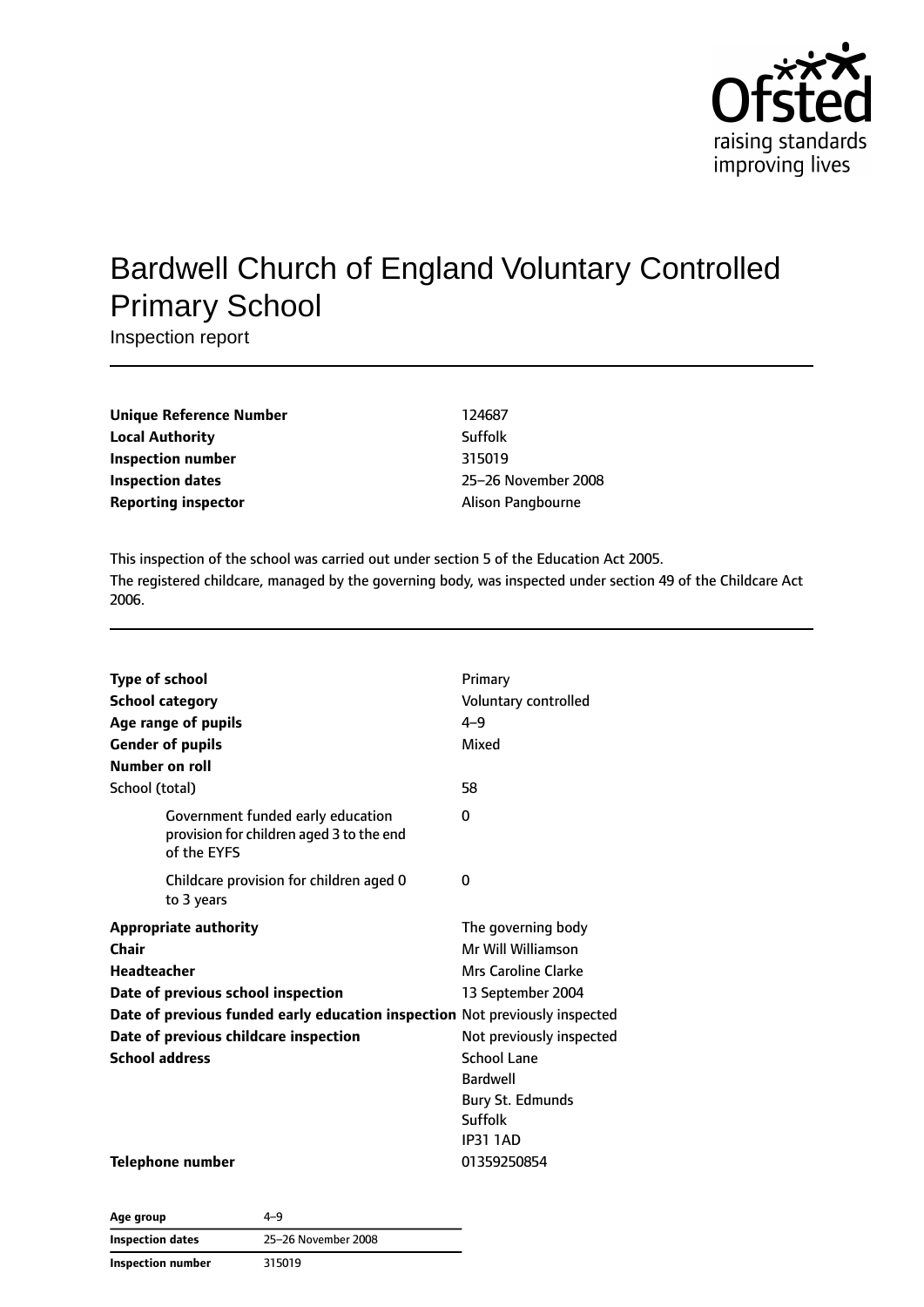**Fax number** 01359250854

| Age group         | 4–9                 |
|-------------------|---------------------|
| Inspection dates  | 25-26 November 2008 |
| Inspection number | 315019              |

 $\overline{\phantom{a}}$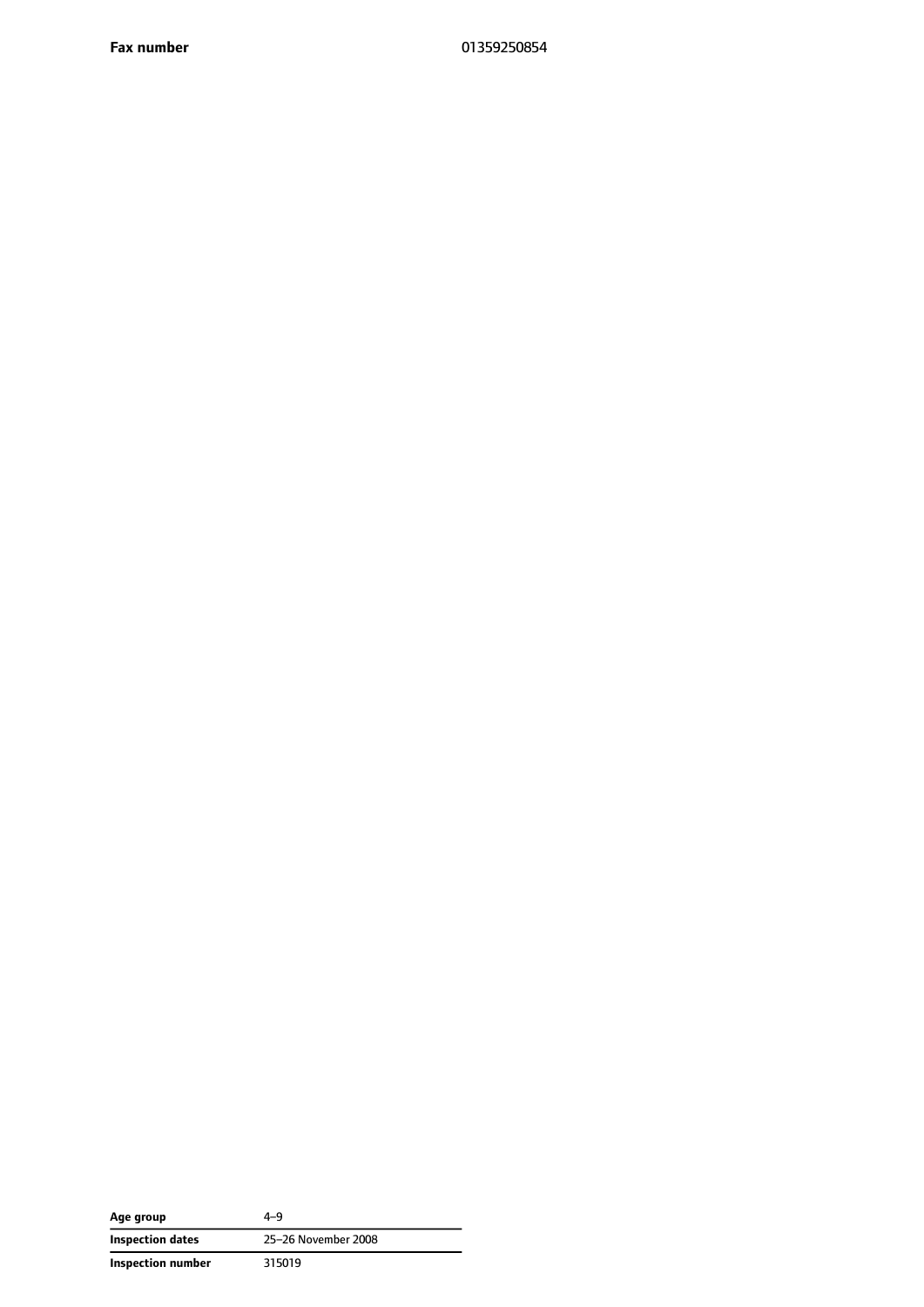.

© Crown copyright 2008

#### Website: www.ofsted.gov.uk

This document may be reproduced in whole or in part for non-commercial educational purposes, provided that the information quoted is reproduced without adaptation and the source and date of publication are stated.

Further copies of this report are obtainable from the school. Under the Education Act 2005, the school must provide a copy of this report free of charge to certain categories of people. A charge not exceeding the full cost of reproduction may be made for any other copies supplied.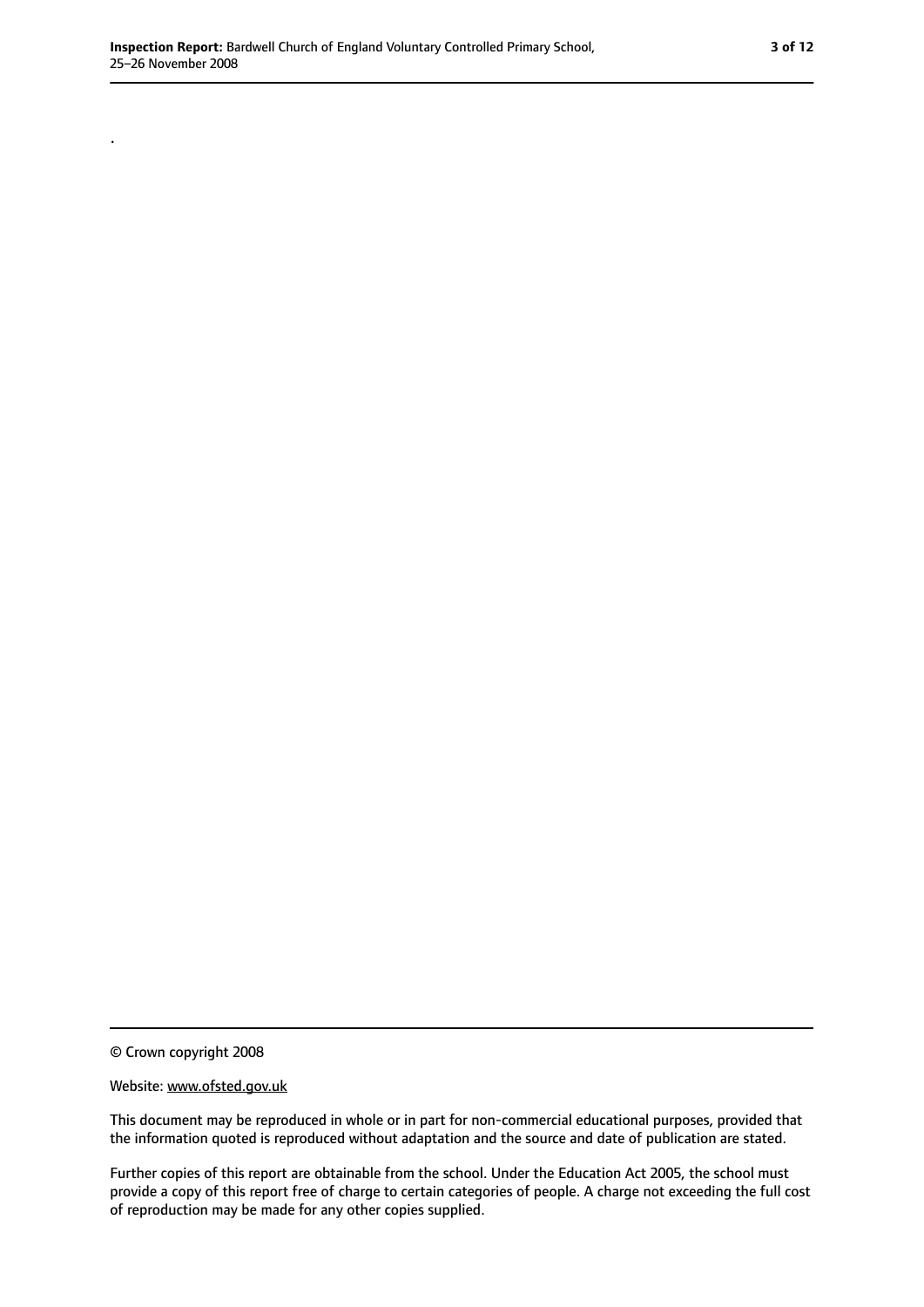## **Introduction**

The inspection was carried out by an Additional Inspector.

## **Description of the school**

This is a very small First school. There are significantly more boys than girls. Most pupils come from White British backgrounds and none speaks English as an additional language. The proportion known to be eligible for a free school meal is average. The proportion with learning difficulties and/ or disabilities is above average. Most of these pupils have behavioural, social or emotional difficulties or specific learning difficulties. When children enter the Early Years Foundation Stage (EYFS), their attainment varies each year but it is a little below what is expected for their age, although this is not the case for all children. The school has recently gained the Active Mark award.

### **Key for inspection grades**

| Grade 1 | Outstanding  |
|---------|--------------|
| Grade 2 | Good         |
| Grade 3 | Satisfactory |
| Grade 4 | Inadequate   |
|         |              |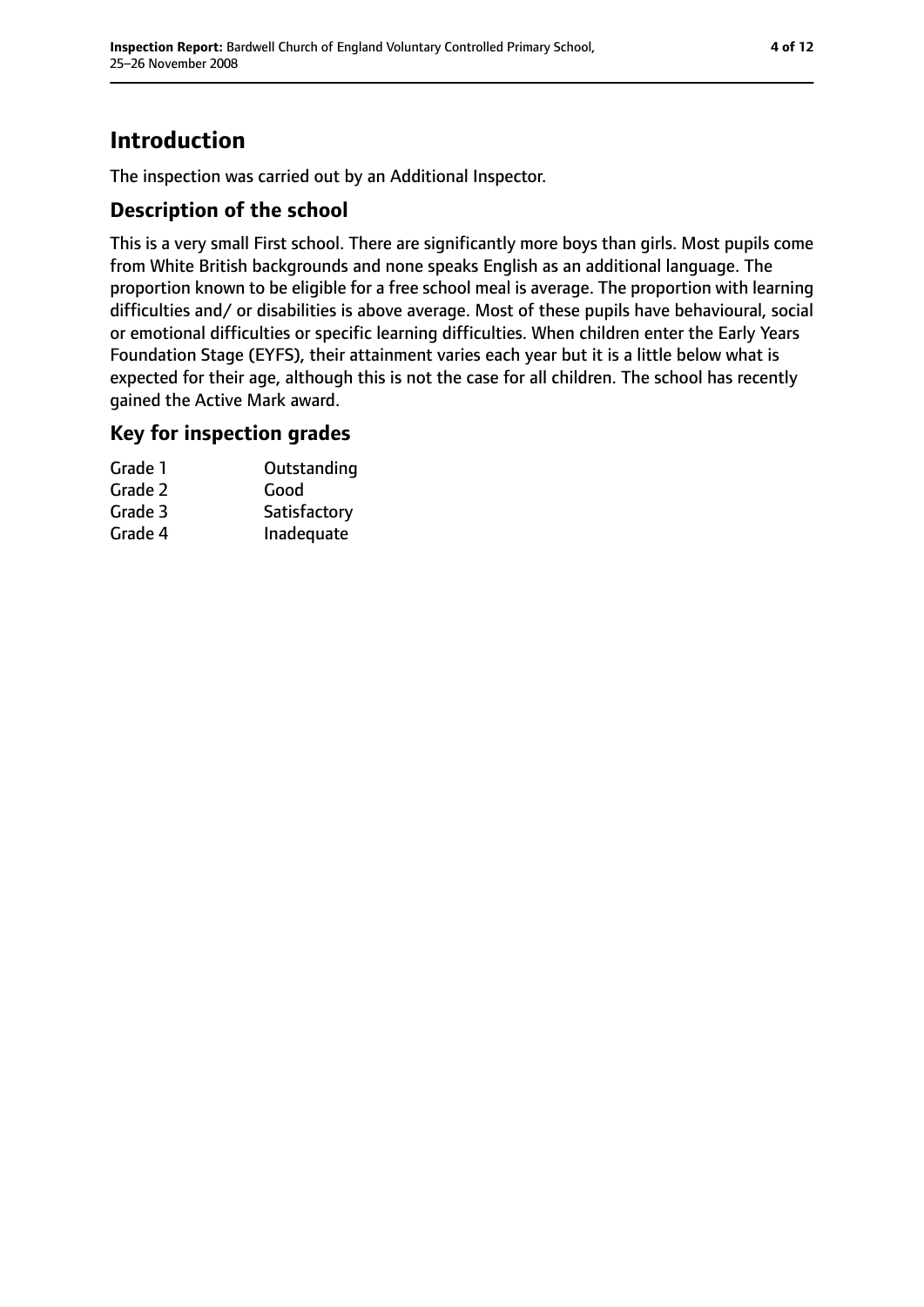## **Overall effectiveness of the school**

### **Grade: 3**

This is a satisfactory school. It is emerging from an unsettled period. Now, improvements are under way closely guided by the clear vision of the headteacher and the new chair of governors. Many governors are recent appointments and they are developing their roles, particularly in monitoring the work of the school. Most parents recognise that the school is working to address areas of weakness and are satisfied with the school, although some rightly think that the older pupils should do better.

Year groups are very small and assessment results for one pupil can cause attainment to vary from year to year. There is a high proportion of pupils who need extra help with reading, writing and mathematics. Achievement is satisfactory overall. However, progress is uneven across the school. Children in the EYFS and in Years 1 and 2 make good progress and achieve well from what for some is a low starting point. Over recent years, attainment at the end of Year 2 has been broadly average. Good teaching, where teachers make learning fun, contributes to their good achievement. In Years 3 and 4, progress slows and pupils do not build sufficiently on their previous learning. Assessments at the end of Year 4 show that pupils' attainment is broadly as expected for their age. Here, teaching lacks sparkle and challenge, the pace is slower and pupils' achievement is only satisfactory.

The school recognises that standards and achievement are not sufficiently high, particularly for the older pupils. A thorough tracking system is in place and, although most staff have a much clearer picture about how well each pupil is doing and put in measures to support any who are falling behind, this is not yet consistent throughout the school. Staff have an improved understanding about the standards that pupils are expected to reach. As a result, pupils are beginning to do better.

Pupils' personal development is good. Their spiritual, moral, social and cultural development is good, reflecting the caring ethos of the school. Consequently, pupils are polite and their behaviour is good. They enjoy coming to school and this is reflected in their good attendance. Older pupils take their roles as 'buddies' and 'playground friends' seriously. They receive good pastoral support so they grow in confidence and take on a range of responsibilities. They have a good understanding of how to keep fit and healthy.

A range of visits and visitors enriches the satisfactory curriculum. Pupils enjoy an unusually wide range of extra-curricular activities for such a small school. Pupils are beginning to gain an understanding of how well they are doing and what they need to learn next. They have their own targets but some of them are written in language that is not easily understood by the pupils, so they are not always sufficiently clear about how to improve. Subject leaders fulfil their roles satisfactorily but they are developing their monitoring and evaluating skills so that they can bring about more improvements. Sound leadership and management, based on accurate school self-evaluation have resulted in improvements since the previous inspection and indications are that the school has a sound capacity for continued improvement.

## **Effectiveness of the Early Years Foundation Stage**

### **Grade: 2**

Parents praise the start their children receive in the EYFS. One wrote, 'My daughter is very happy and skips to school each day!' The Reception class includes a few pupils in Year 1, and staff work hard to ensure that the needs of all children are met. Children make good progress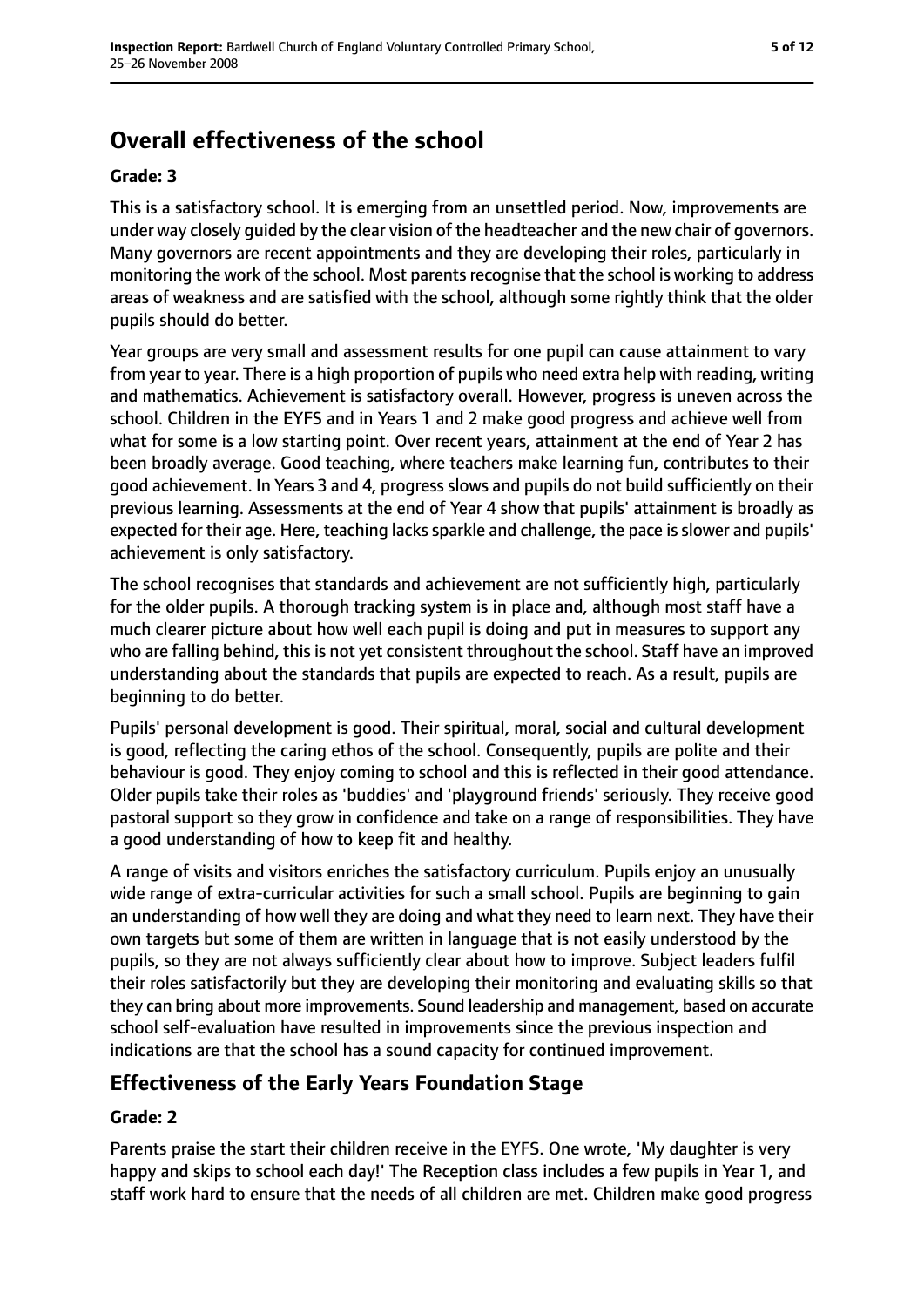through the Reception year, from what for some is a low starting point. By the time they transfer to Year 1, most have reached the goals set for them nationally. The new initiatives that have been introduced in the rest of the school are also in place in the EYFS and staff have an increasing understanding of what each child knows, what they need to learn next and how best to develop their skills. Children are cared for well and all welfare requirements are met.

Children achieve well because the quality of teaching is good and adults make learning interesting. For example, children were intrigued to predict what might happen to a plastic bear encased in ice. The children behave well because adults make their expectations clear. They work well independently. Opportunities for them to develop their skills outdoors are restricted. Work is due to begin shortly to improve the outdoor area so that it can be used more effectively as an integral part of the classroom. Good leadership of the EYFS means that the requirements of the new national EYFS curriculum are met and that activities are closely matched to the needs of the children.

## **What the school should do to improve further**

- Improve progress and raise standards for pupils in Years 3 and 4 and ensure that all lessons come up to that of the best.
- Improve the leadership skills of subject leaders so that they have a clearer understanding of standards and teaching in their subjects.
- Ensure that the governing body develops a good understanding of its roles and responsibilities in monitoring the work of the school.
- Embed the new initiatives, such as the tracking of pupils' progress, the raising of teachers' expectations of what pupils can achieve and pupils' understanding of their own targets, consistently throughout the school.

A small proportion of the schools whose overall effectiveness is judged satisfactory but which have areas of underperformance will receive a monitoring visit by an Ofsted inspector before their next section 5 inspection.

## **Achievement and standards**

### **Grade: 3**

Achievement is satisfactory overall. Pupils in Years 1 and 2, including those who need extra help to learn, make good progress and achieve well. The school's data shows that progress in Years 3 and 4 has been unsatisfactory but is now broadly satisfactory for all pupils although is still not as good as it should be for the older pupils. Assessments at the end of Year 2 show that attainment has improved over the last two years and is broadly average. In the Key Stage 1 test results for 2008, attainment was average in reading, writing and mathematics. The proportion who did better than this was similar to the national expectations and was above average in reading and mathematics and a little below in writing. This year standards are on course to be above average. Thisimprovement is because teachers have a better understanding of how well pupils are doing and they quickly spot any who are falling behind and address their needs. However, at Key Stage 2, pupils do not build sufficiently on what they already know so that by the end of Year 4, standards are still only average in reading, writing and mathematics. Standards look likely to be similar this year.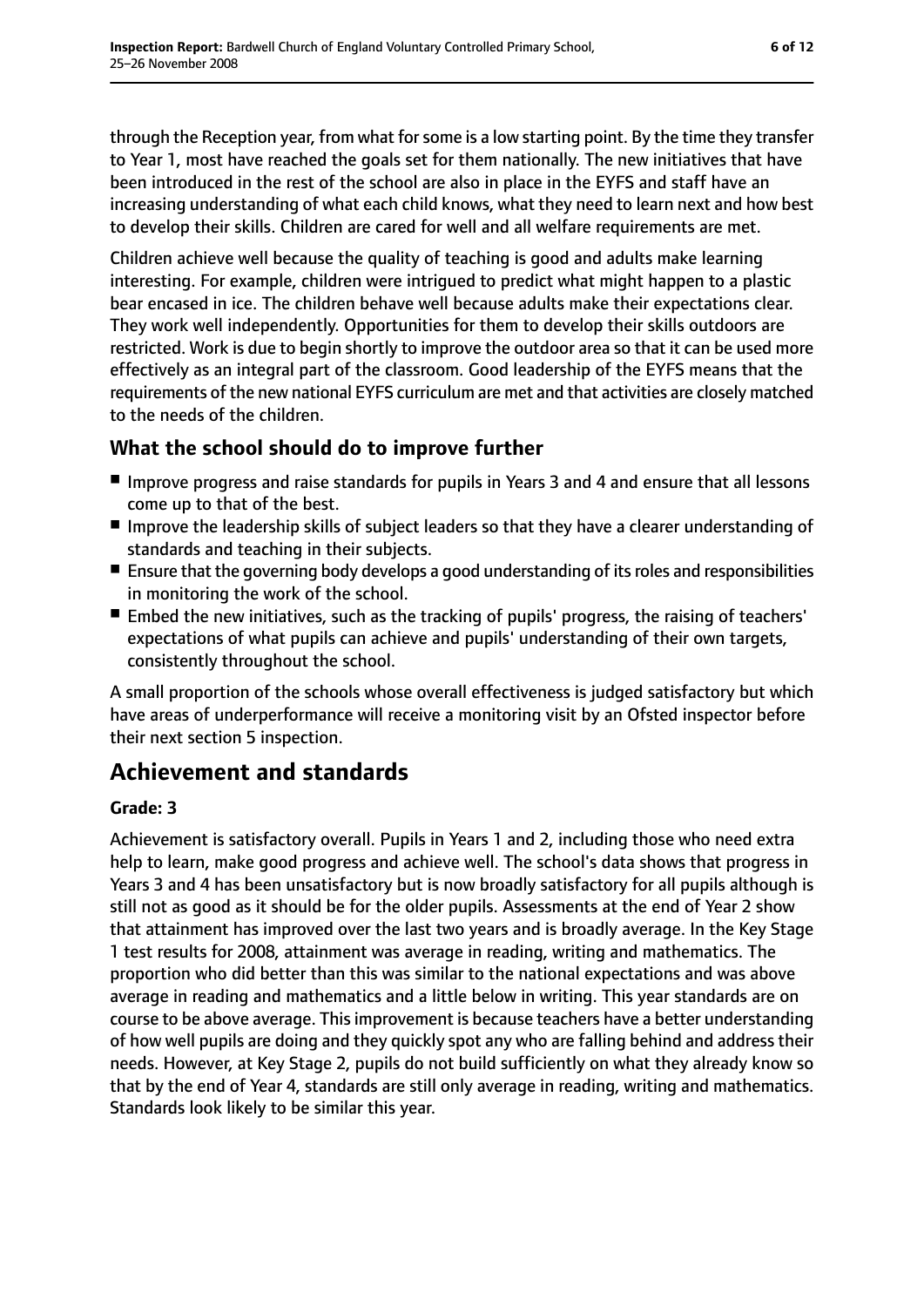## **Personal development and well-being**

#### **Grade: 2**

Pupils are friendly and polite to visitors. Their behaviour is good and they treat one another with kindness and respect. The small number of pupils who find it more difficult to manage their behaviour are supported well. They know that the school's 'traffic light' system, where they lose special privileges for misbehaviour, helps them to meet the school's high expectations of behaviour. Pupils willingly take on responsibilities and school councillors take their roles seriously. They become tolerant and caring individuals because of their good understanding of the range of cultures in society. They show good care for others within the school community. Over half the pupils use the 'Walking Bus' to come to school and this contributes positively to their good understanding of keeping safe and healthy. They grow their own vegetables and enjoy eating them for lunch. They say they really enjoy their lessons, especially art and history. Incidents of bullying and racism are rare. Pupils are building a sound foundation for later life and the next stage of their education. They plan and organise their own fund raising activities, such as the recent 'Wear your pyjamas and a crazy hat to school' day and a tabletop sale.

## **Quality of provision**

## **Teaching and learning**

### **Grade: 3**

There are strengths in teaching but practice is inconsistent. In lessons for pupils in Years 1 and 2, expectations are high and staff use challenging questions to extend learning. Lessons proceed at a brisk pace and behaviour is managed well. Different tasks are set according to pupils' level of attainment. Tasks are planned to interest the pupils, for example, acting out the Christmas story as a motivator for work in literacy. In Years 3 and 4, pace isslow, teaching lacks excitement to motivate the pupils and tasks lack challenge. This limits their rate of progress. Sometimes, support staff are not used effectively during whole class sessions, sitting listening rather than taking an active role. Assessment procedures are satisfactory. However, although pupils have targets in their books to help them improve, they are not always familiar with them and teachers do not regularly refer to them in lessons or in their marking. Consequently, pupils are not always sure what they have done well and what they need to do next to improve.

## **Curriculum and other activities**

#### **Grade: 3**

The curriculum is planned appropriately to meet the needs of pupils in mixed age classes. Links are developing satisfactorily between different subjects to make learning more meaningful. A sound personal, social and health education programme helps pupils to understand feelings and to develop social skills. The wide range of extra-curricular activities enriches the curriculum and gives pupils good opportunities to develop skills such as filmmaking and drama. Older pupils learn to speak French and to play the guitar. Art has a high profile, and work on display is of good quality. Visits and visitors support work in areas such as personal safety and cultural development. Parents particularly enjoy the 'Share' project, where they join their children in school for activities, such as in the recent event based on artwork on a nativity theme. Pupils make satisfactory use of information and communication technology (ICT) to support their learning but opportunities to develop this further across the curriculum are not always identified. Gifted and talented pupils say they enjoy the 'master classes' given by the headteacher but the provision for these pupils is not fully developed.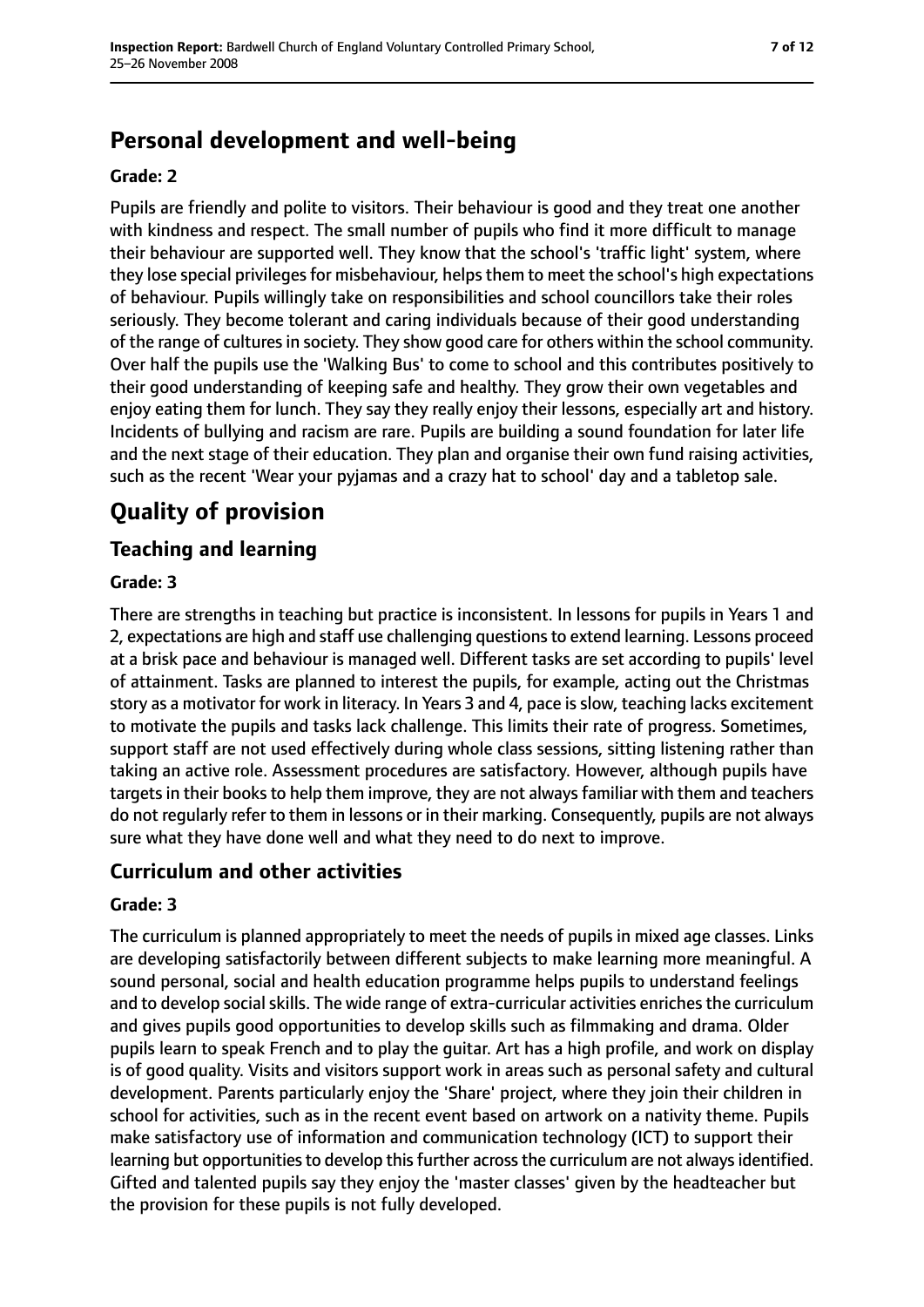## **Care, guidance and support**

#### **Grade: 3**

The school is a safe environment and careful attention is paid to safeguarding procedures, risk assessments and child protection. The school works closely with specialist agencies to support the needs of individual pupils and those who find it hard to learn so that they receive suitable help. The school uses an appropriate range of support programmes to help these pupils. Many of these strategies are led by support staff, who complete records appropriately to show how well pupils are doing. They evaluate the effectiveness of the strategies with the headteacher to ensure that they meet pupils' needs. This contributes positively to their progress. Recently introduced tracking systems mean that pupils' progress is now monitored more carefully to ensure that all pupils are making the expected progress. These have not been in place for long enough to have a positive impact on standards and their use is inconsistent across the school. Staff now meet more regularly to discuss where pupils are in relation to their age and to set targets and strategies to support them. Pupils are gaining an understanding of their own learning but this is not yet developed consistently across the school.

## **Leadership and management**

#### **Grade: 3**

The headteacher has a clear vision for the improvement of the school. The chair of governors supports her in this and, together, they have introduced a good plan for raising attainment that is now in progress. They are committed to improvement and are working hard to make up for lost time, monitoring the effectiveness of new initiatives. Many governors are recently appointed and are gaining an understanding of their roles and how to work as a team. They are beginning to monitor the work of the school and ask challenging questions. Their most recent success has been the redevelopment of the playground to provide an attractive environment. The headteacher regularly monitorsthe quality of teaching, and feedback is given to help this to improve. Subject leaders are developing their roles, but there are currently too few opportunities for them to gain a good understanding of strengths and weaknesses in their subjects. The school promotes community cohesion well by actively fostering a strong sense of community, both within the school and outside. It helps pupils to gain a good appreciation of people's different customs and beliefs, both in the United Kingdom and across the world.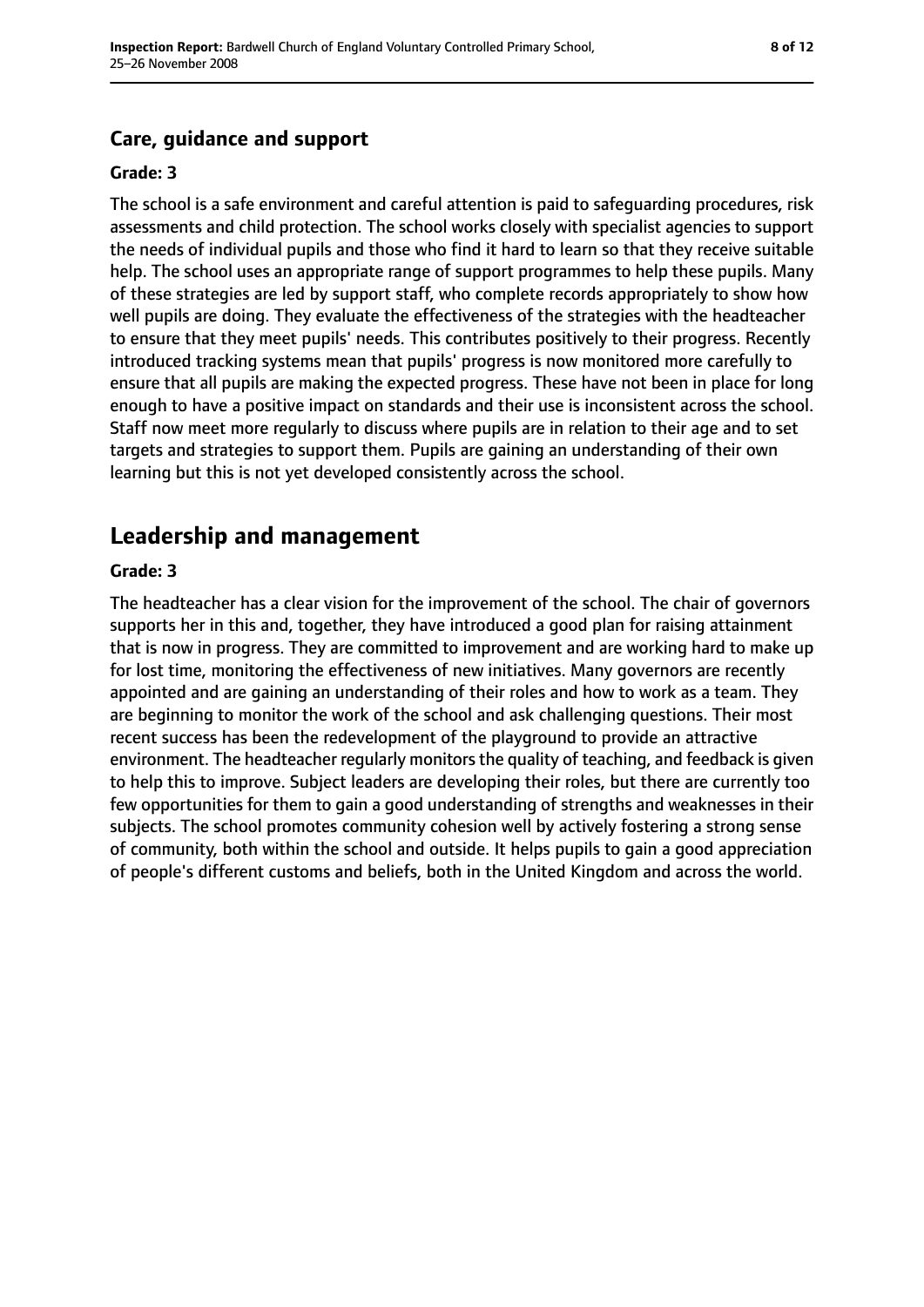**Any complaints about the inspection or the report should be made following the procedures set out in the guidance 'Complaints about school inspection', which is available from Ofsted's website: www.ofsted.gov.uk.**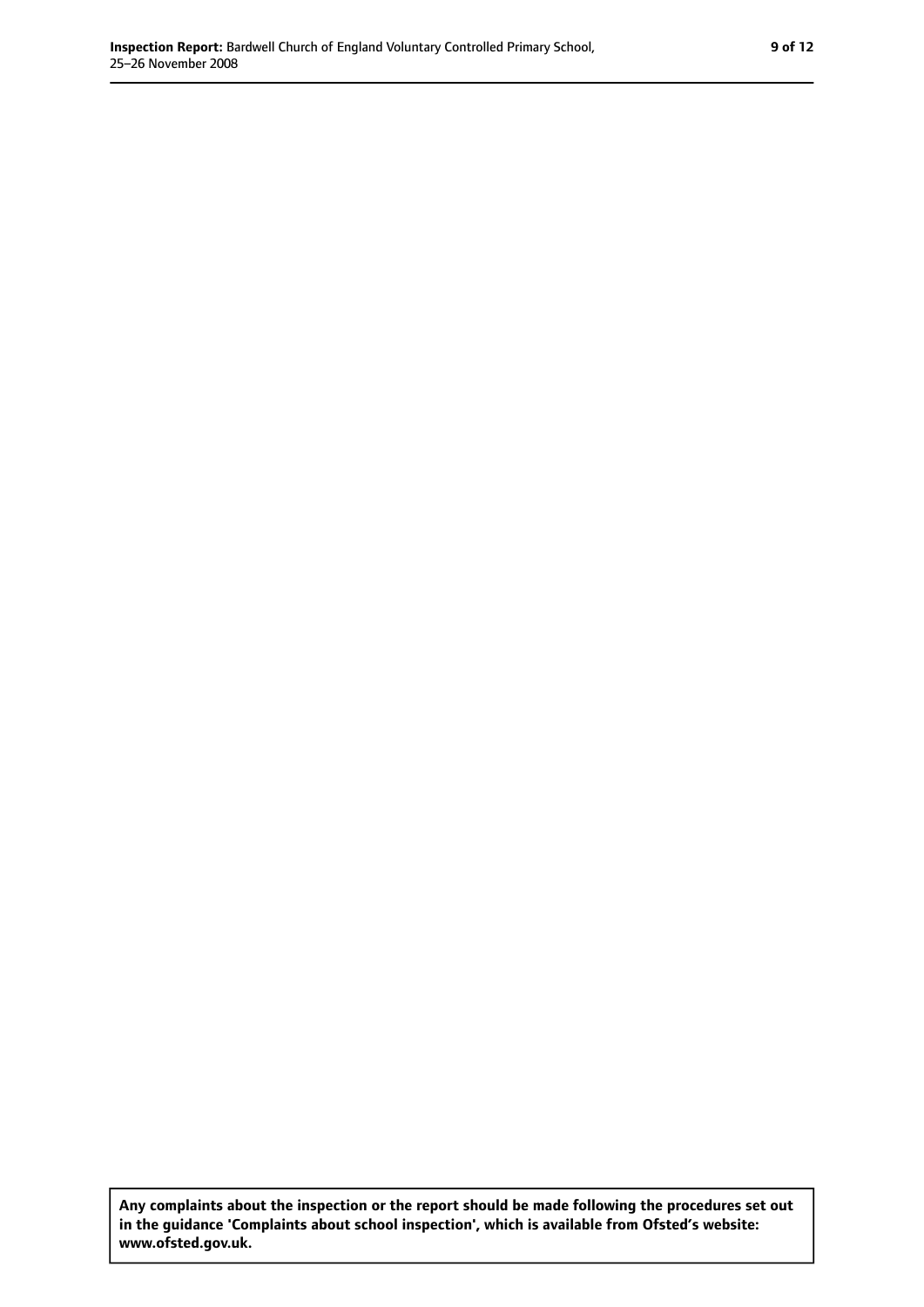| Key to judgements: grade 1 is outstanding, grade 2 good, grade 3 satisfactory, and | <b>School</b>  |
|------------------------------------------------------------------------------------|----------------|
| arade 4 inadequate                                                                 | <b>Overall</b> |

### **Overall effectiveness**

| How effective, efficient and inclusive is the provision of<br>education, integrated care and any extended services in meeting the<br>needs of learners? |     |
|---------------------------------------------------------------------------------------------------------------------------------------------------------|-----|
| Effective steps have been taken to promote improvement since the last<br>inspection                                                                     | Yes |
| How well does the school work in partnership with others to promote learners'<br>well being?                                                            | 3   |
| The capacity to make any necessary improvements                                                                                                         |     |

## **Effectiveness of the Early Years Foundation Stage**

| How effective is the provision in meeting the needs of children in the<br>EYFS?              |  |
|----------------------------------------------------------------------------------------------|--|
| How well do children in the EYFS achieve?                                                    |  |
| How good are the overall personal development and well-being of the children<br>in the EYFS? |  |
| How effectively are children in the EYFS helped to learn and develop?                        |  |
| How effectively is the welfare of children in the EYFS promoted?                             |  |
| How effectively is provision in the EYFS led and managed?                                    |  |

### **Achievement and standards**

| How well do learners achieve?                                                                               |  |
|-------------------------------------------------------------------------------------------------------------|--|
| The standards <sup>1</sup> reached by learners                                                              |  |
| How well learners make progress, taking account of any significant variations<br>between groups of learners |  |
| How well learners with learning difficulties and/or disabilities make progress                              |  |

#### **Annex A**

<sup>&</sup>lt;sup>1</sup>Grade 1 - Exceptionally and consistently high; Grade 2 - Generally above average with none

significantly below average; Grade 3 - Broadly average to below average; Grade 4 - Exceptionally low.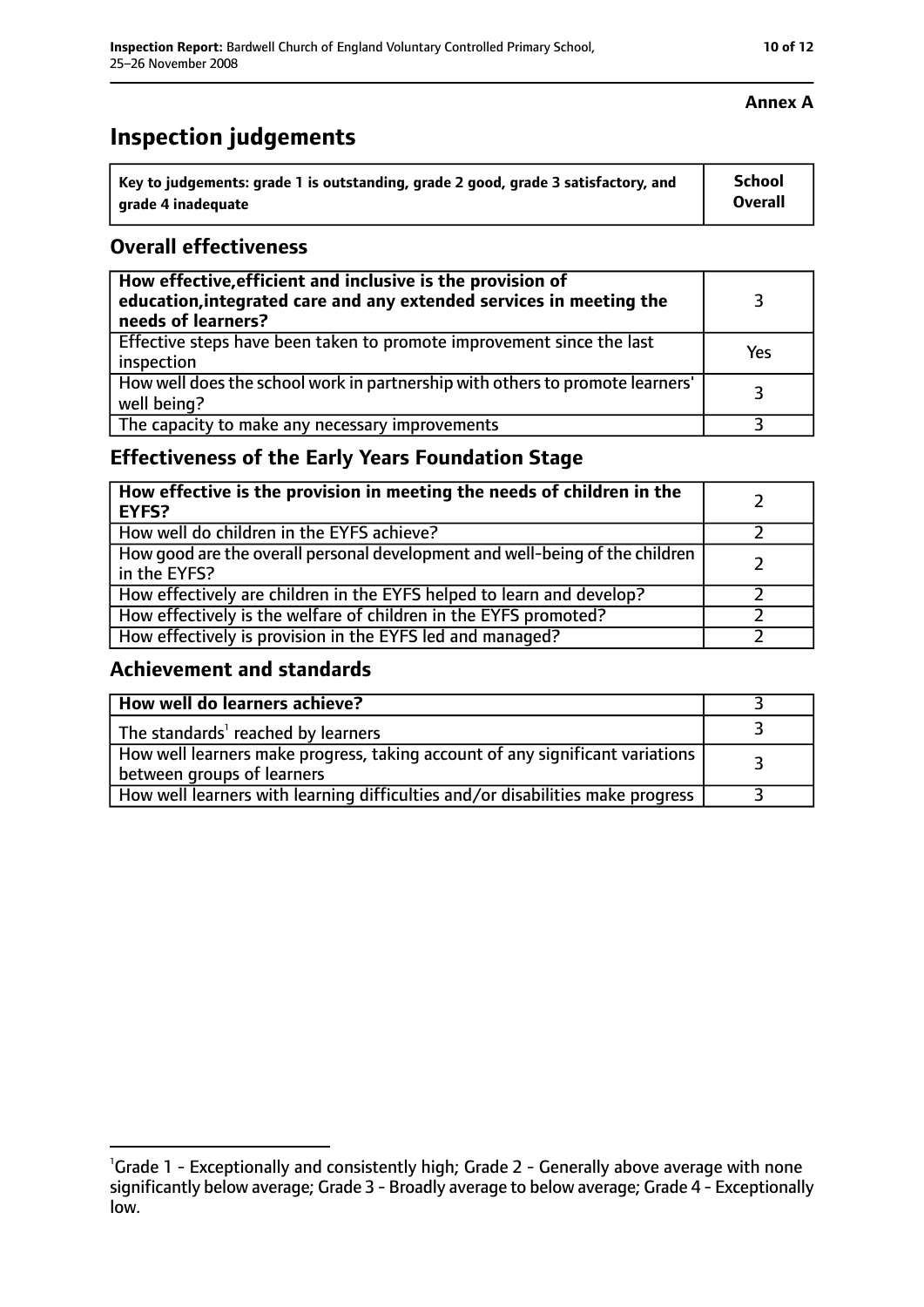## **Personal development and well-being**

| How good are the overall personal development and well-being of the<br>learners?                                 |  |
|------------------------------------------------------------------------------------------------------------------|--|
| The extent of learners' spiritual, moral, social and cultural development                                        |  |
| The extent to which learners adopt healthy lifestyles                                                            |  |
| The extent to which learners adopt safe practices                                                                |  |
| The extent to which learners enjoy their education                                                               |  |
| The attendance of learners                                                                                       |  |
| The behaviour of learners                                                                                        |  |
| The extent to which learners make a positive contribution to the community                                       |  |
| How well learners develop workplace and other skills that will contribute to<br>their future economic well-being |  |

## **The quality of provision**

| How effective are teaching and learning in meeting the full range of<br>learners' needs?              |  |
|-------------------------------------------------------------------------------------------------------|--|
| How well do the curriculum and other activities meet the range of needs and<br>interests of learners? |  |
| How well are learners cared for, quided and supported?                                                |  |

## **Leadership and management**

| How effective are leadership and management in raising achievement<br>and supporting all learners?                                              |           |
|-------------------------------------------------------------------------------------------------------------------------------------------------|-----------|
| How effectively leaders and managers at all levels set clear direction leading<br>to improvement and promote high quality of care and education |           |
| How effectively leaders and managers use challenging targets to raise standards                                                                 | 3         |
| The effectiveness of the school's self-evaluation                                                                                               |           |
| How well equality of opportunity is promoted and discrimination eliminated                                                                      | 3         |
| How well does the school contribute to community cohesion?                                                                                      | っ         |
| How effectively and efficiently resources, including staff, are deployed to<br>achieve value for money                                          | 3         |
| The extent to which governors and other supervisory boards discharge their<br>responsibilities                                                  |           |
| Do procedures for safequarding learners meet current government<br>requirements?                                                                | Yes       |
| Does this school require special measures?                                                                                                      | <b>No</b> |
| Does this school require a notice to improve?                                                                                                   | No        |